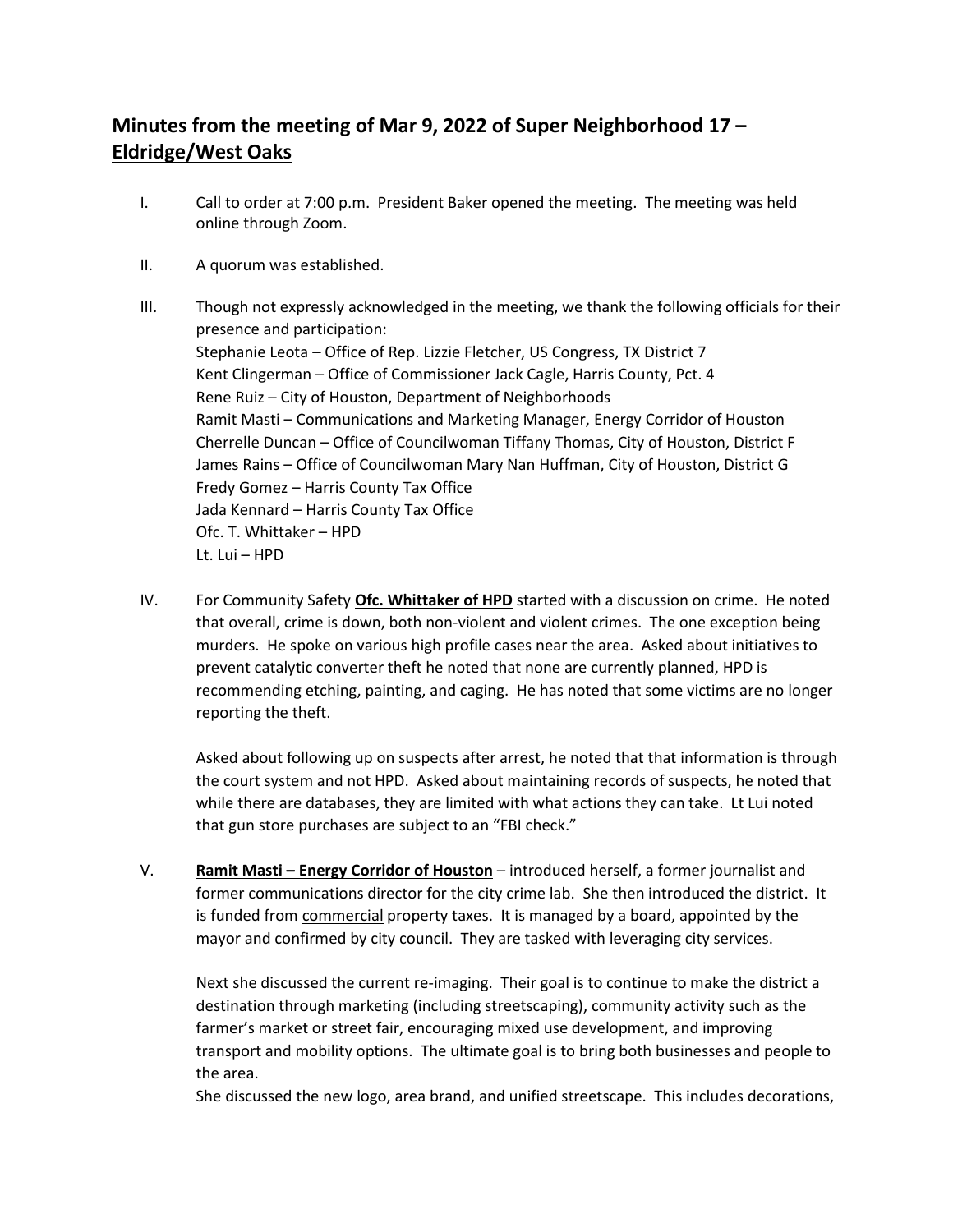lighting, and seasonal displays. She discussed bus accessibility, including the Woodlands direct shuttle connection. Also included was a mobility study to improve walk-ability and bike-ability. Finally she discussed flooding concerns being monitored and addressed through the Energy Corridor District.

Asked about The Woodlands bus connection reverse commute use, it was noted that the bus provides only limited access to The Woodlands destinations, though it was a good point to consider. Asked about extending the district to Westheimer, that would require a vote of annexation into the special tax district. When asked which property uses were included, she noted that the general idea behind the special tax district is to collect from commercial property taxes, hence only commercial use properties are generally included.

## VI. Community Leaders

- a. **Stephanie Leota – Office of Rep. Lizzie Fletcher** noted Rep.. Fletcher's support for Ukraine; call if there are any issues or assistance with Ukraine and Russia. She also noted a prioritization on American energy sources. They continue to advocate for changes and improvements at the local USPS offices.
- b. **Cherrelle Duncan – Office of Councilwoman Tiffany Thomas** Was asked about the potential for bridge construction on Synott, but did not have any details on the project. Asked about commercial truck parking on Oxford Park, Overbrook and Eldridge, asked if the fine for parking was too low. A constituent noted the addition of a Kelsey-Seybold Clinic on Westheimer across from HCC at Hayes.
- c. **James Rains – Office of Councilwoman Mary Nan Huffman**  noted on commercial truck parking that drivers are good at avoiding fines or paying the lowest cost. He suggested complaints be directed at 3-1-1 and then to your city council office. Repeat offenders may get HPD to look into towing, thought there are limited resources for commercial truck towing.

Next he discussed Kendall Library and supply chain delays. The current completion date is June. Phase 1 of Kirkwood completion was suggested to be mid April. There is a plan for Dairy Ashford, with an application for funding through the Houston-Galveston Area Council. He noted that the Briar Forest Lofts project is currently tabled.

He concluded with crime and an initiative to install Flock cameras to read and track license plates.

Asked about voting issues in the primary, he noted that was a county issue. A constituent noted their appreciation for the vote against a specific law firm with a conflict of interest. In response to other questions, he noted with county redistricting complete, city redistricting is in progress.